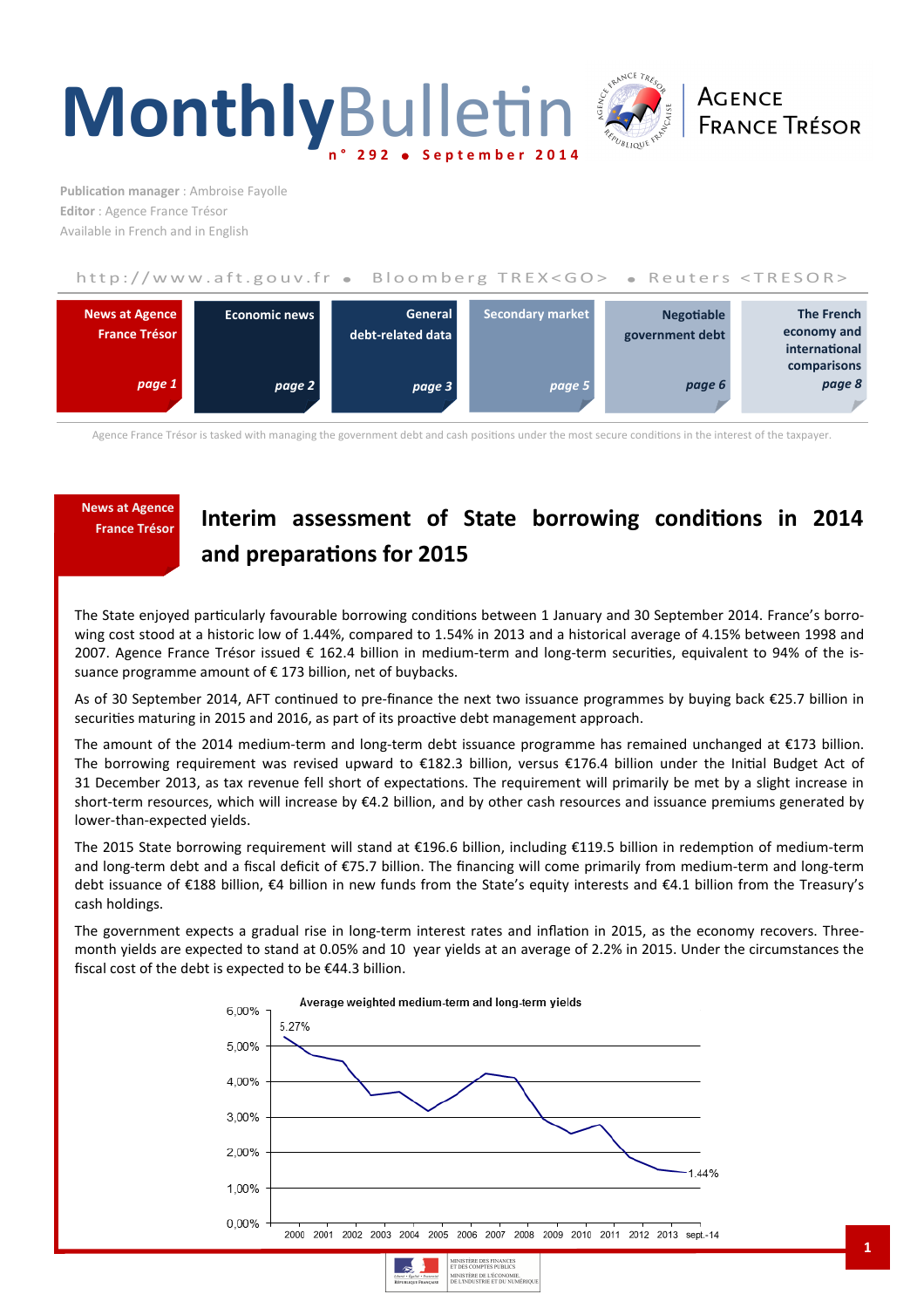**Economic news The 2015 Budget Bill and the 2014-2019 Public Finance Planning**  Act confirm the Government's commitment to continue **consolidang public finances**  REPUBLIQUE

The 2015 Budget Bill and the 2014-2019 Public Finance Planning Act were submitted to the Cabinet on 1 October and will soon be debated in Parliament.

The 2015 Budget Bill is based on the assumption that GDP will grow by 1% and the inflation rate will stand at 0.9% in **2015.** Against this backdrop, the Government's expenditure savings efforts will lead to a decrease in general government expenditure as a percentage of GDP, from 56.5% to 56.1% in 2015. In concrete terms, expenditure savings efforts will limit the growth of general government expenditure to 0.2% in real terms in 2015.

The aggregate tax and social security contribution rate will **ease from 44.7% to 44.6% of GDP** as a consequence of the implementation of the Responsibility Pact. The government deficit will fall from 4.3% of GDP in 2014 to 4.2% in 2015, while government debt, according to the Maastricht defini tion, will increase from 95.3% of GDP in 2014 to 97.2% of GDP in 2015 (or 94% if financial assistance for the euro area is excluded).

**The 2014-2019 Public Finance Planning Act provides a me**dium-term perspective for the Government's action. It assumes that both growth and inflation will pick up again gradually up until 2019. After reaching 1% in 2015, growth should stand at 1.7% in 2016, 1.9% in 2017 and then 2% in 2018 and 2019. Meanwhile, the inflation rate should stand at 0.9% in 2015, 1.4% in 2016 and then 1.75% starting in 2017.

**Continuing expenditure savings efforts will lead to 0.6% growth** of general government expenditure in real terms in 2016, no change in 2017 and a reduction starting in 2018, with a contraction of 0.1% in 2018 and 0.2% in 2019. Consequently, the simultaneous falls in general government expenditure as a percentage of GDP and the tax burden will continue. In 2017, they will stand at 54.5% and 44.3% respectively, and then ease to 52.4% and 44.2% in 2019.

**The EUR 50bn of public expenditure savings on the 2015- 2017 period will be frontloaded**, with EUR 21bn in 2015. They will be spread as follows: EUR 19bn for central government and state agencies (EUR 7.7bn in 2015), EUR 11bn for

local government (EUR 3.7bn in 2015), EUR 10bn for the health insurance system (EUR 3.1bn in 2015), and EUR 10bn for Social security excluding healthcare (EUR 6.4bn in 2015). The accompanying documents to the Budget Bill give full details about the expenditure savings plan.

The 2015 Budget Bill and the 2014-2019 Public Finance Planning Act confirm the Government's commitment to continue gradual consolidation of public finances. Government expenditure savings are a major component of this programme, with action on an unprecedented scale.

## **Chart: Government Deficit and Debt as a Percentage of GDP**

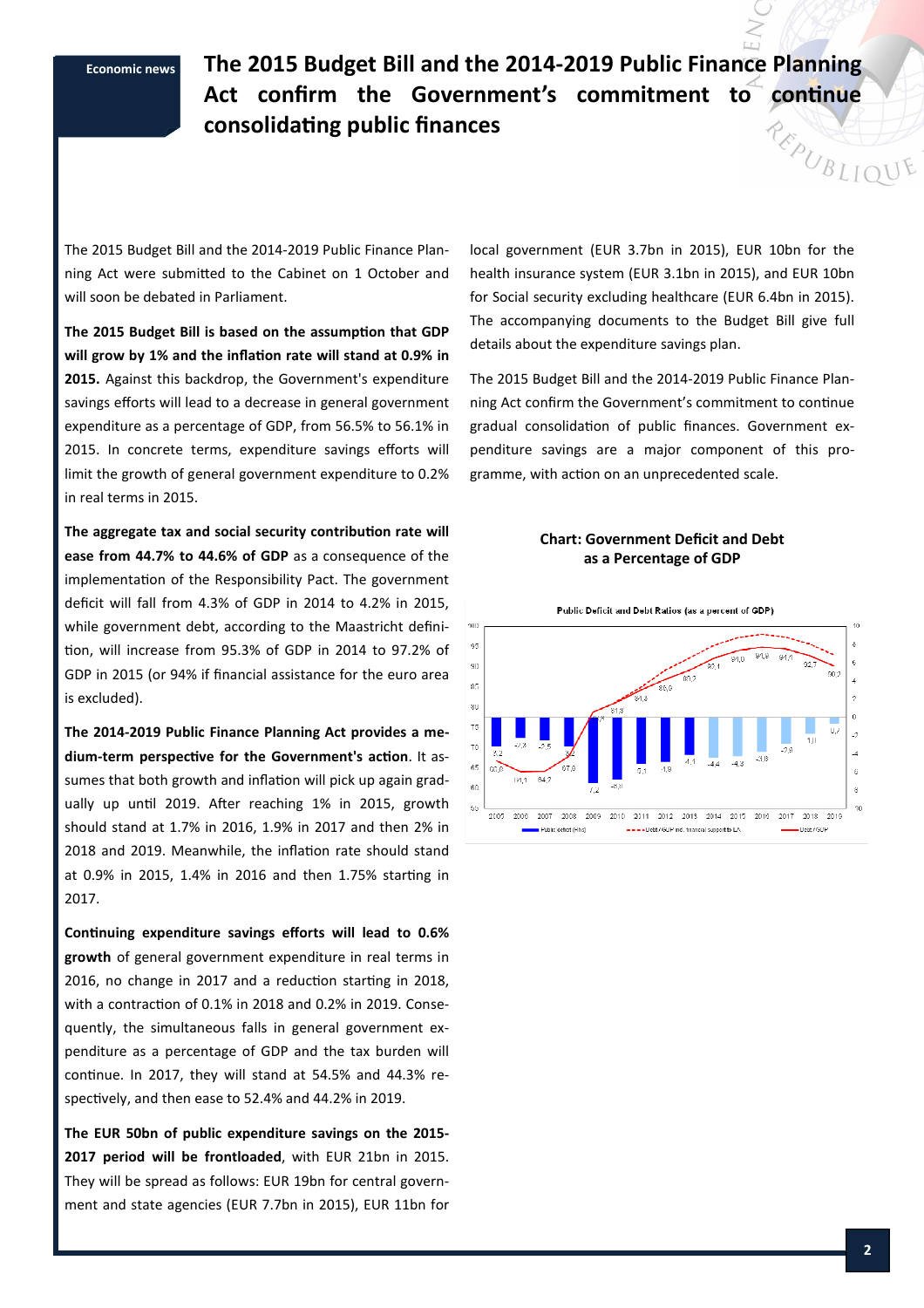**General debt-related data** 



*Source: Agence France Trésor* 







**Medium and long term: securities issued during the year and total** 

VGEW

 $\overrightarrow{\gamma}$ 



# **Medium and long term: provisional maturity schedule at August 31, 2014**   $I_n \cap B_n$ *illi*

| <i>in</i> € <i>pillion</i>   |        |            |  |  |
|------------------------------|--------|------------|--|--|
| <b>Month</b>                 | Coupon | Redemption |  |  |
| $Sep-14$                     | 0.1    | 15.0       |  |  |
| $Oct-14$                     | 15.9   | 21.1       |  |  |
| <b>Nov-14</b>                | 0.4    |            |  |  |
| $Dec-14$                     |        |            |  |  |
| $Jan-15$                     | 0.4    | 15.7       |  |  |
| $Feb-15$                     | 1.0    |            |  |  |
| $Mar-15$                     |        |            |  |  |
| Apr-15                       | 15.9   | 20.9       |  |  |
| $May-15$                     | 2.1    |            |  |  |
| $Jun-15$                     |        |            |  |  |
| $Jul-15$                     | 4.4    | 42.5       |  |  |
| Aug-15                       |        |            |  |  |
| Source: Agence France Trésor |        |            |  |  |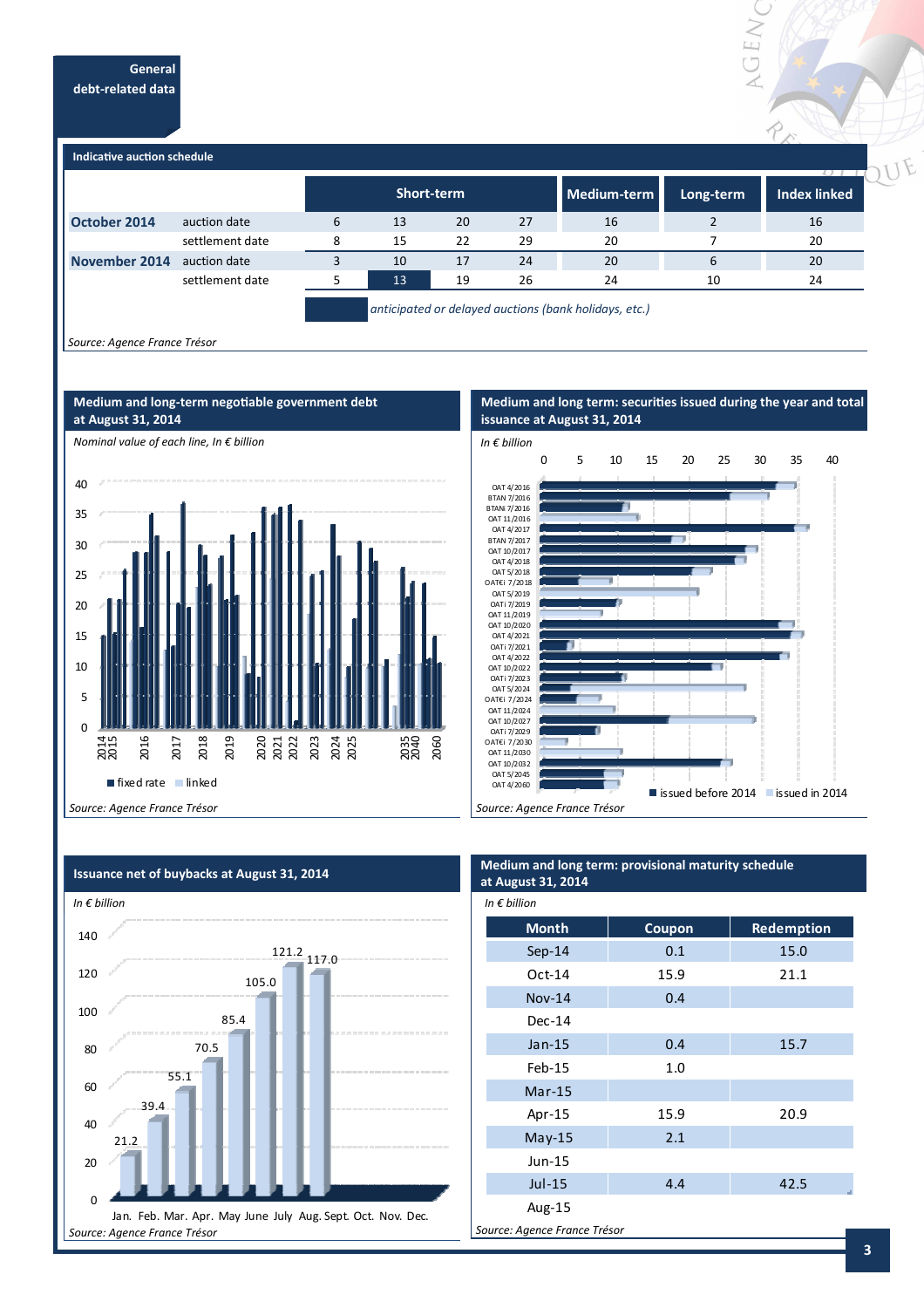#### **Non-resident holders of negotiable government debt in second quarter of 2014**

#### 48 50 52 54 56 58 60 62 64 66 68 70 72 \* 900<br>60<br>60<br>60 \*  $*$  and  $450$ \*\* 900251 \*\* 0-07490 \*\* 0-02460 \*\* 0-07490 \*\* 0-07421 \* 1<br>0<br>2<br>2<br>2<br>0 \* 1<br>0<br>6<br>0 \* 1<br>0<br>9<br>0<br>0 \* 1+02421 \* 2402490 \*210260 \*2<br>0<br>0<br>0<br>0<br>0 \* 2102221 3) クタクロ 3<br>0<br>6<br>6 まりその 1 2 / 2 0 1 3 4<br>ዕንደ<br>ዕ 4<br>6<br>6 6 5 .2 6 6 2 F .8 6 9 .3 7 ğ  $\frac{6}{5}$ 6 7 .8 6 7  $\overline{0}$ 6 5 .3 6 6 .4 6 5 .7 6 4 .0 6 3 .6 6 3 .9 6 2 .7 6 1 .9 6 1 .7 6 3  $\begin{smallmatrix}&&5\&5\0&6\end{smallmatrix}$ 6 5 .1 6 4 .6 6 4  $\frac{2}{n}$ As a % of negotiable debt outstanding expressed in market value

*(\*) figures revised quarterly (\*\*) figures revised annually Source: Banque de France* 

#### Negotiable government debt by group of holders in second quar**ter of 2014**

**GENY** 

F





# **Negotiable government debt at August 31, 2014**

| <b>Average maturity</b>         | 6 years and 350 days |
|---------------------------------|----------------------|
| <b>TOTAL OUTSTANDING</b>        | 1,523,761,452,882    |
| Average maturity                | 119 days             |
| Total short-term debt           | 190,136,000,000      |
| Average maturity                | 7 years and 330 days |
| Total stripping activity        | 61,321,459,100       |
| Total medium and long-term debt | 1,333,625,452,882    |
|                                 |                      |

 *Source: Agence France Trésor* 

*In euros* 

# **Negotiable government debt and interest rate swaps at August 31, 2014**

| In $\epsilon$ billion                   |                 |                 |                 |               |                           |
|-----------------------------------------|-----------------|-----------------|-----------------|---------------|---------------------------|
|                                         | <b>End 2011</b> | <b>End 2012</b> | <b>End 2013</b> | End July 2014 | <b>End August</b><br>2014 |
| Negotiable government debt outstanding  | 1,313           | 1,386           | 1,457           | 1,525         | 1,524                     |
| of which index-linked securities        | 166             | 173             | 174             | 186           | 186                       |
| Medium and long term                    | 1,135           | 1,220           | 1,283           | 1,334         | 1,334                     |
| short-term                              | 178             | 167             | 174             | 190           | 190                       |
| <b>Swaps outstanding</b>                | 13              | 10              | 7               | 3             | $\overline{\mathbf{3}}$   |
| Average maturity of the negotiable debt |                 |                 |                 |               |                           |
| before swaps                            | 7 years         | 7 years         | 7 years         | 7 years       | 6 years                   |
|                                         | 57 days         | 37 days         | 5 days          | 11 days       | 350 days                  |
| after swaps                             | 7 years         | 7 years         | 7 years         | 7 years       | 6 years                   |
|                                         | 52 days         | 34 days         | 2 days          | 9 days        | 348 days                  |
| Source: Agence France Trésor            |                 |                 |                 |               |                           |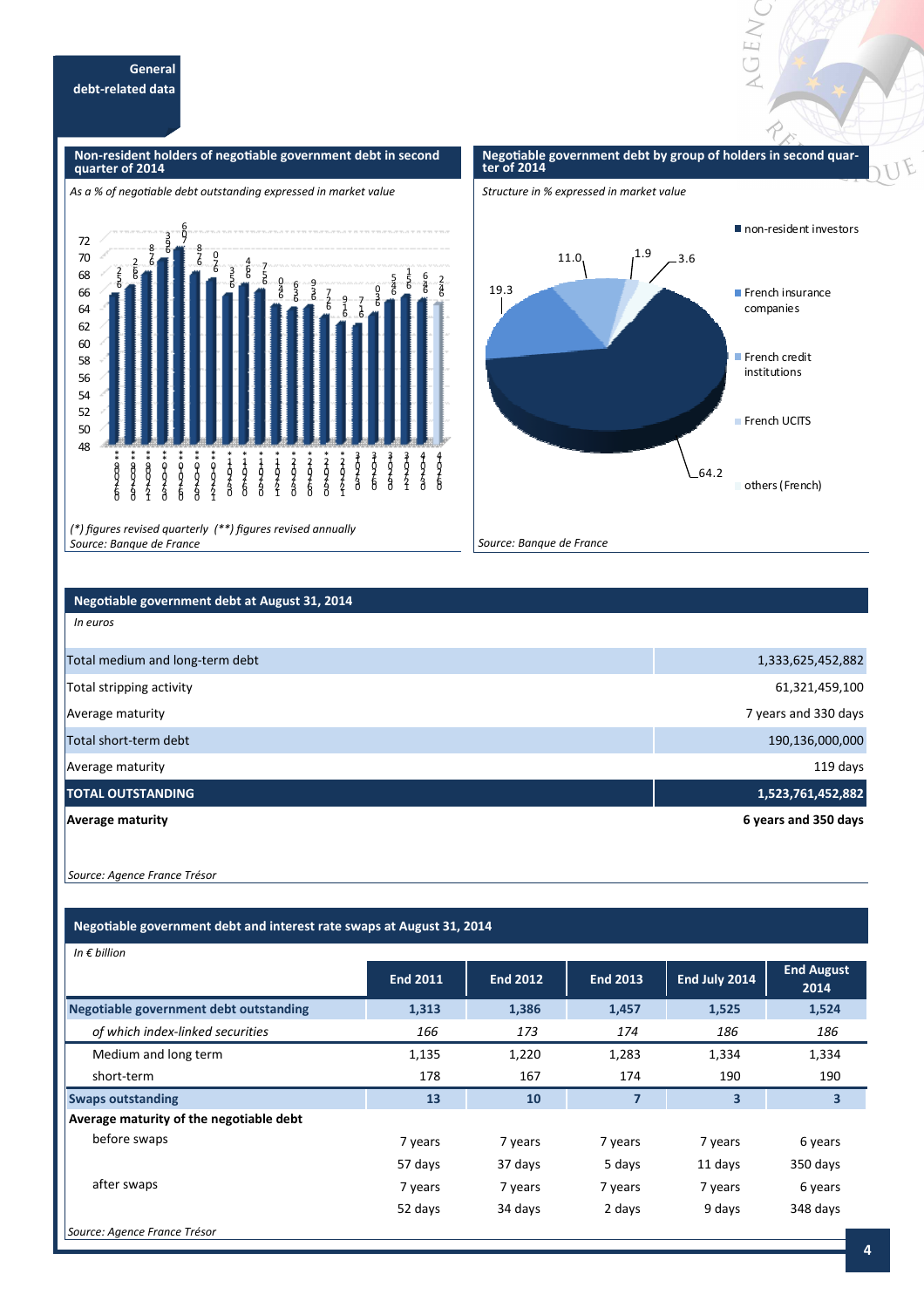

NGEN

# **Total stripping and reassembly**



#### **Primary dealers, repo outstanding at end of month**



## **5**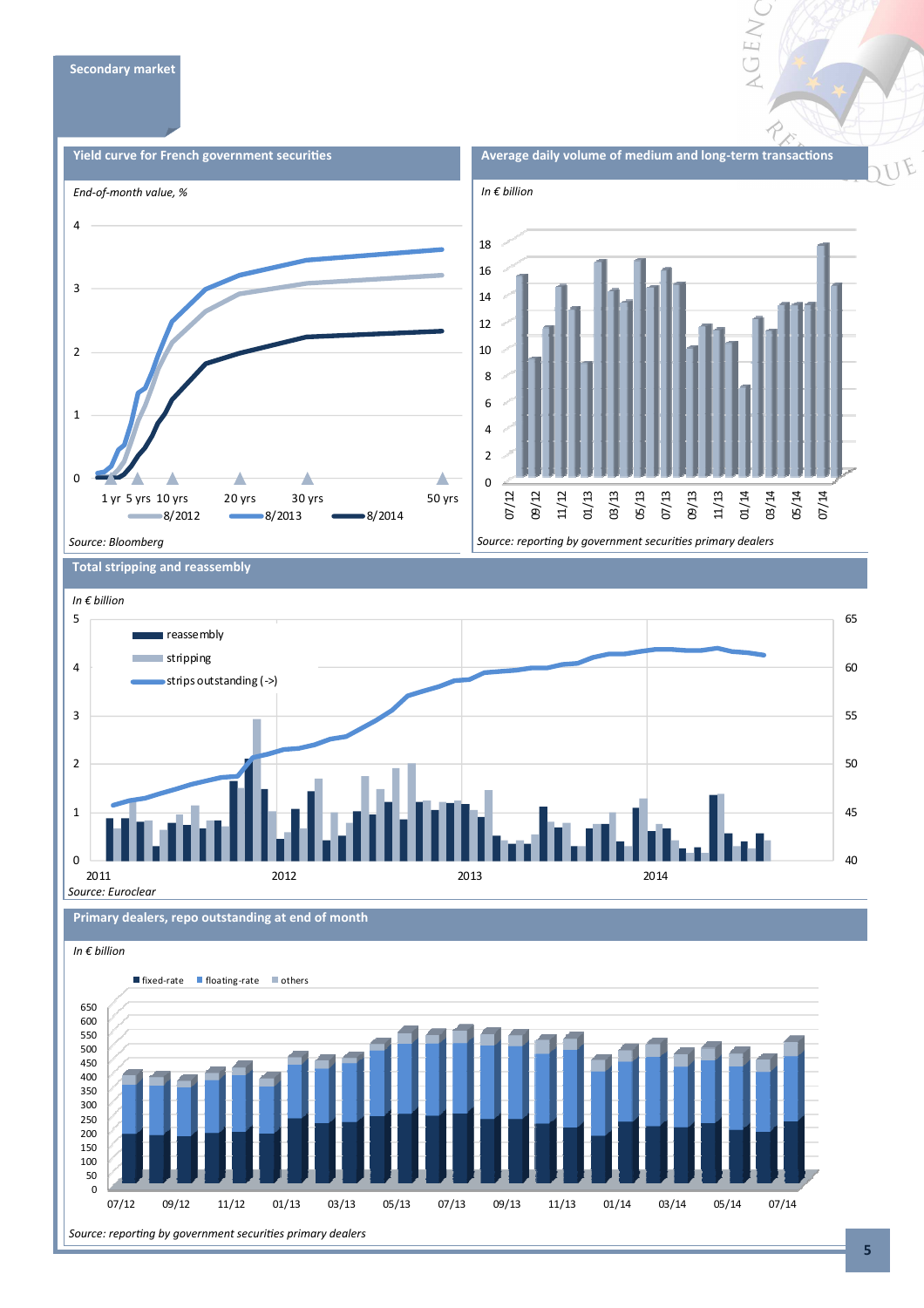

### **Short-term debt at August 31, 2014**

|            | <b>Maturity</b>   | Outstanding (€) |
|------------|-------------------|-----------------|
| <b>BTF</b> | 4 September 2014  | 7,425,000,000   |
| <b>BTF</b> | 11 September 2014 | 8,515,000,000   |
| <b>BTF</b> | 18 September 2014 | 6,951,000,000   |
| <b>BTF</b> | 25 September 2014 | 8,554,000,000   |
| <b>BTF</b> | 2 October 2014    | 8,209,000,000   |
| <b>BTF</b> | 9 October 2014    | 8,907,000,000   |
| <b>BTF</b> | 16 October 2014   | 8,432,000,000   |
| <b>BTF</b> | 23 October 2014   | 8,805,000,000   |
| <b>BTF</b> | 30 October 2014   | 8,317,000,000   |
| <b>BTF</b> | 6 November 2014   | 8,937,000,000   |
| <b>BTF</b> | 13 November 2014  | 6,367,000,000   |
| <b>BTF</b> | 20 November 2014  | 8,181,000,000   |
| <b>BTF</b> | 27 November 2014  | 7,320,000,000   |
| <b>BTF</b> | 11 December 2014  | 3,147,000,000   |
| <b>BTF</b> | 24 December 2014  | 7,922,000,000   |
| <b>BTF</b> | 8 January 2015    | 8,857,000,000   |
| <b>BTF</b> | 22 January 2015   | 6,279,000,000   |
| <b>BTF</b> | 5 February 2015   | 8,176,000,000   |
| <b>BTF</b> | 5 March 2015      | 7,872,000,000   |
| <b>BTF</b> | 2 April 2015      | 8,105,000,000   |
| <b>BTF</b> | 30 April 2015     | 8,483,000,000   |
| <b>BTF</b> | 28 May 2015       | 7,413,000,000   |
| <b>BTF</b> | 25 June 2015      | 7,579,000,000   |
| <b>BTF</b> | 23 July 2015      | 7,254,000,000   |
| <b>BTF</b> | 20 August 2015    | 4,129,000,000   |
|            |                   |                 |

# **Medium and long-term debt (maturing 2014–2018) at August 31, 2014**

| Stripped $(E)$ | <b>Face value</b> | Ind. Coeff. | Outstanding $(E)$  | <b>Bond</b>                  | <b>ISIN Code</b> |
|----------------|-------------------|-------------|--------------------|------------------------------|------------------|
|                |                   |             | 36,097,971,990     | <b>Maturity 2014</b>         |                  |
|                |                   |             | 15,044,000,000     | BTAN 0.75% 25 September 2014 | FR0120634490     |
| $\mathbf 0$    |                   |             | 21,053,971,990     | OAT 4% 25 October 2014       | FR0010112052     |
|                |                   |             | 121,395,273,413    | <b>Maturity 2015</b>         |                  |
|                |                   |             | 15,515,000,000     | BTAN 2.5% 15 January 2015    | FR0117836652     |
| $\Omega$       |                   |             | 20,842,313,893     | OAT 3.5% 25 April 2015       | FR0010163543     |
|                |                   |             | 25,676,000,000     | BTAN 2% 12 July 2015         | FR0118462128     |
| $\mathbf 0$    | 11,962,000,000    | 1.19896     | 14,341,959,520 (1) | OAT€i 1.6% 25 July 2015      | FR0010135525     |
| $\Omega$       |                   |             | 28,715,000,000     | OAT 3% 25 October 2015       | FR0010216481     |
| $\mathbf 0$    |                   |             | 16,305,000,000     | OAT 0.25% 25 November 2015   | FR0011452721     |
|                |                   |             | 149,764,863,900    | <b>Maturity 2016</b>         |                  |
|                |                   |             | 28,686,000,000     | BTAN 2.25% 25 February 2016  | FR0119105809     |
| $\mathbf 0$    |                   |             | 34,907,000,000     | OAT 3.25% 25 April 2016      | FR0010288357     |
|                |                   |             | 31,322,000,000     | BTAN 2.5% 25 July 2016       | FR0119580050     |
|                | 12,070,000,000    | 1.05177     | 12,694,863,900 (1) | BTANi 0.45% 25 July 2016     | FR0119105791     |
| 271,357,000    |                   |             | 28,789,000,000     | OAT 5% 25 October 2016       | FR0000187361     |
| 0              |                   |             | 13,366,000,000     | OAT 0.25% 25 November 2016   | FR0011857218     |
|                |                   |             | 129,317,787,400    | <b>Maturity 2017</b>         |                  |
|                |                   |             | 20,302,000,000     | BTAN 1.75% 25 February 2017  | FR0120473253     |
| $\Omega$       |                   |             | 36,737,000,000     | OAT 3.75% 25 April 2017      | FR0010415331     |
|                |                   |             | 19,680,000,000     | BTAN 1% 25 July 2017         | FR0120746609     |
| 0              | 20,195,000,000    | 1.13532     | 22,927,787,400 (1) | OATi 1% 25 July 2017         | FR0010235176     |
| $\mathbf 0$    |                   |             | 29,671,000,000     | OAT 4.25% 25 October 2017    | FR0010517417     |
|                |                   |             | 110,490,998,120    | <b>Maturity 2018</b>         |                  |
| 0              |                   |             | 28,170,000,000     | OAT 4% 25 April 2018         | FR0010604983     |
| $\Omega$       |                   |             | 23,412,000,000     | OAT 1% 25 May 2018           | FR0011394345     |
| $\mathbf 0$    | 9,654,000,000     | 1.04278     | 10,066,998,120 (1) | OAT€i 0.25% 25 July 2018     | FR0011237643     |
| 0              |                   |             | 28,047,000,000     | OAT 4.25% 25 October 2018    | FR0010670737     |
| $\Omega$       |                   |             | 20,795,000,000     | OAT 1% 25 November 2018      | FR0011523257     |

*(1) face value x indexation coefficient (face value if coefficient < 1)*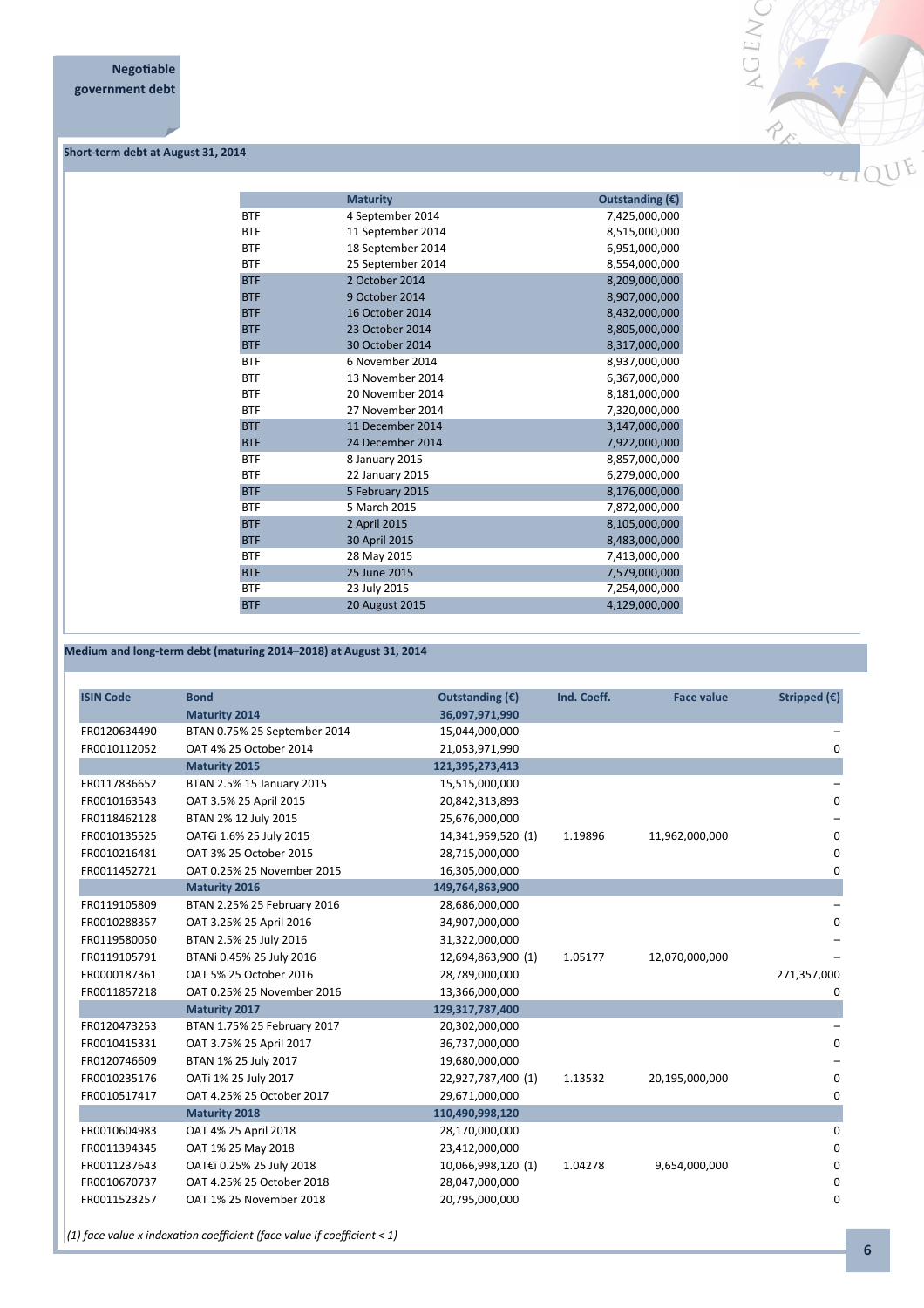# **Medium and long-term debt (maturing in 2019 and beyond) at August 31, 2014**



| <b>ISIN Code</b> | <b>Bond</b>                     | Outstanding $(\epsilon)$ | Ind. Coeff. | <b>Face value</b> | Stripped $(\epsilon)$ |
|------------------|---------------------------------|--------------------------|-------------|-------------------|-----------------------|
|                  | <b>Maturity 2019</b>            | 113,671,302,132          |             |                   |                       |
| FR0000189151     | OAT 4.25% 25 April 2019         | 31,478,000,000           |             |                   | 0                     |
| FR0011708080     | OAT 1% 25 May 2019              | 21,545,000,000           |             |                   | 0                     |
| FR0010850032     | OATi 1.3% 25 July 2019          | 11,582,632,810 (1)       | 1.06841     | 10,841,000,000    | 0                     |
| FR0000570921     | OAT 8.5% 25 October 2019        | 8,844,392,893            |             |                   | 6,062,530,100         |
| FR0010776161     | OAT 3.75% 25 October 2019       | 31,858,000,000           |             |                   | 0                     |
| FR0011993179     | OAT 0.5% 25 November 2019       | 8,336,000,000            |             |                   | 0                     |
| FR0000570954     | OAT cap. 9.82% 31 December 2019 | 27,276,429 (2)           |             | 6,692,154         |                       |
|                  | <b>Maturity 2020</b>            | 95,273,411,250           |             |                   |                       |
| FR0010854182     | OAT 3.5% 25 April 2020          | 36,032,000,000           |             |                   | 0                     |
| FR0010050559     | OAT€i 2.25% 25 July 2020        | 24,440,411,250 (1)       | 1.22355     | 19,975,000,000    | $\mathbf 0$           |
| FR0010949651     | OAT 2.5% 25 October 2020        | 34,801,000,000           |             |                   | 0                     |
|                  | <b>Maturity 2021</b>            | 76,904,330,370           |             |                   |                       |
| FR0010192997     | OAT 3.75% 25 April 2021         | 36,041,000,000           |             |                   | 0                     |
| FR0011347046     | OATi 0.1% 25 July 2021          | 4,390,330,370 (1)        | 1.01183     | 4,339,000,000     | 0                     |
| FR0011059088     | OAT 3.25% 25 October 2021       | 36,473,000,000           |             |                   | 0                     |
|                  | <b>Maturity 2022</b>            | 78,858,890,190           |             |                   |                       |
| FR0000571044     | OAT 8.25% 25 April 2022         | 1,243,939,990            |             |                   | 455,868,400           |
| FR0011196856     | OAT 3% 25 April 2022            | 34,030,000,000           |             |                   | 0                     |
| FR0010899765     | OAT€i 1.1% 25 July 2022         | 18,627,950,200 (1)       | 1.08770     | 17,126,000,000    | 0                     |
| FR0011337880     | OAT 2.25% 25 October 2022       | 24,957,000,000           |             |                   | 0                     |
|                  | <b>Maturity 2023</b>            | 82,299,576,303           |             |                   |                       |
| FR0000571085     | OAT 8.5% 25 April 2023          | 10,606,195,903           |             |                   | 6,074,776,200         |
| FR0011486067     | OAT 1.75% 25 May 2023           | 25,660,000,000           |             |                   | 0                     |
| FR0010585901     | OATi 2.1% 25 July 2023          | 12,804,380,400 (1)       | 1.10060     | 11,634,000,000    | $\Omega$              |
| FR0010466938     | OAT 4.25% 25 October 2023       | 33,229,000,000           |             |                   | 506,722,000           |
|                  | <b>Maturity 2024</b>            | 46,377,300,150           |             |                   |                       |
| FR0011619436     | OAT 2.25% 25 May 2024           | 28,128,000,000           |             |                   | 0                     |
| FR0011427848     | OAT€i 0.25% 25 July 2024        | 8,235,300,150 (1)        | 1.01859     | 8,085,000,000     | $\Omega$              |
| FR0011962398     | OAT 1.75% 25 November 2024      | 10,014,000,000           |             |                   | 0                     |
|                  | <b>Maturity 2025</b>            | 17,780,928,118           |             |                   |                       |
| FR0000571150     | OAT 6% 25 October 2025          | 17,780,928,118           |             |                   | 2,992,154,400         |
|                  | <b>Maturity 2026</b>            | 30,306,000,000           |             |                   |                       |
| FR0010916924     | OAT 3.5% 25 April 2026          | 30,306,000,000           |             |                   | 189,857,000           |
|                  | <b>Maturity 2027</b>            | 39,240,485,730           |             |                   |                       |
| FR0011008705     | OAT€i 1.85% 25 July 2027        | 9,922,485,730 (1)        | 1.07189     | 9,257,000,000     | 0                     |
| FR0011317783     | OAT 2.75% 25 October 2027       | 29,318,000,000           |             |                   | 0                     |
|                  | <b>Maturity 2028</b>            | 21,322,893               |             |                   |                       |
| FR0000571226     | OAT zéro coupon 28 March 2028   | 21,322,893 (3)           |             | 46,232,603        |                       |
|                  | <b>Maturity 2029</b>            | 37,198,798,303           |             |                   |                       |
| FR0000571218     | OAT 5.5% 25 April 2029          | 27,169,880,458           |             |                   | 3,878,273,100         |
| FR0000186413     | OATi 3.4% 25 July 2029          | 10,028,917,845 (1)       | 1.25469     | 7,993,144,000     | 0                     |
|                  | Maturity 2030 et plus           | 168,626,212,620          |             |                   |                       |
| FR0011883966     | OAT 2.5% 25 May 2030            | 11,015,000,000           |             |                   | 0                     |
| FR0011982776     | OAT€i 0.7% 25 July 2030         | 3,519,250,000 (1)        | 1.00550     | 3,500,000,000     | 0                     |
| FR0000188799     | OAT€i 3.15% 25 July 2032        | 11,933,448,460 (1)       | 1.23971     | 9,626,000,000     | 0                     |
| FR0000187635     | OAT 5.75% 25 October 2032       | 26,135,322,600           |             |                   | 11,563,027,400        |
| FR0010070060     | OAT 4.75% 25 April 2035         | 21,183,000,000           |             |                   | 5,413,890,000         |
| FR0010371401     | OAT 4% 25 October 2038          | 23,889,000,000           |             |                   | 4,775,911,400         |
| FR0010447367     | OAT€i 1.8% 25 July 2040         | 10,474,191,560 (1)       | 1.14836     | 9,121,000,000     | 0                     |
| FR0010773192     | OAT 4.5% 25 April 2041          | 23,650,000,000           |             |                   | 7,212,715,000         |
| FR0011461037     | OAT 3.25% 25 May 2045           | 11,244,000,000           |             |                   | 0                     |
| FR0010171975     | OAT 4% 25 April 2055            | 14,926,000,000           |             |                   | 7,355,374,000         |
| FR0010870956     | OAT 4% 25 April 2060            | 10,657,000,000           |             |                   | 4,569,003,100         |

 $(1)$  face value x indexation coefficient (face value if coefficient < 1)

*(2) Including coupons capitalized at 31/12/2013; not open to subscription* 

*(3) Revised updated on 28/03/2013; not open to subscription*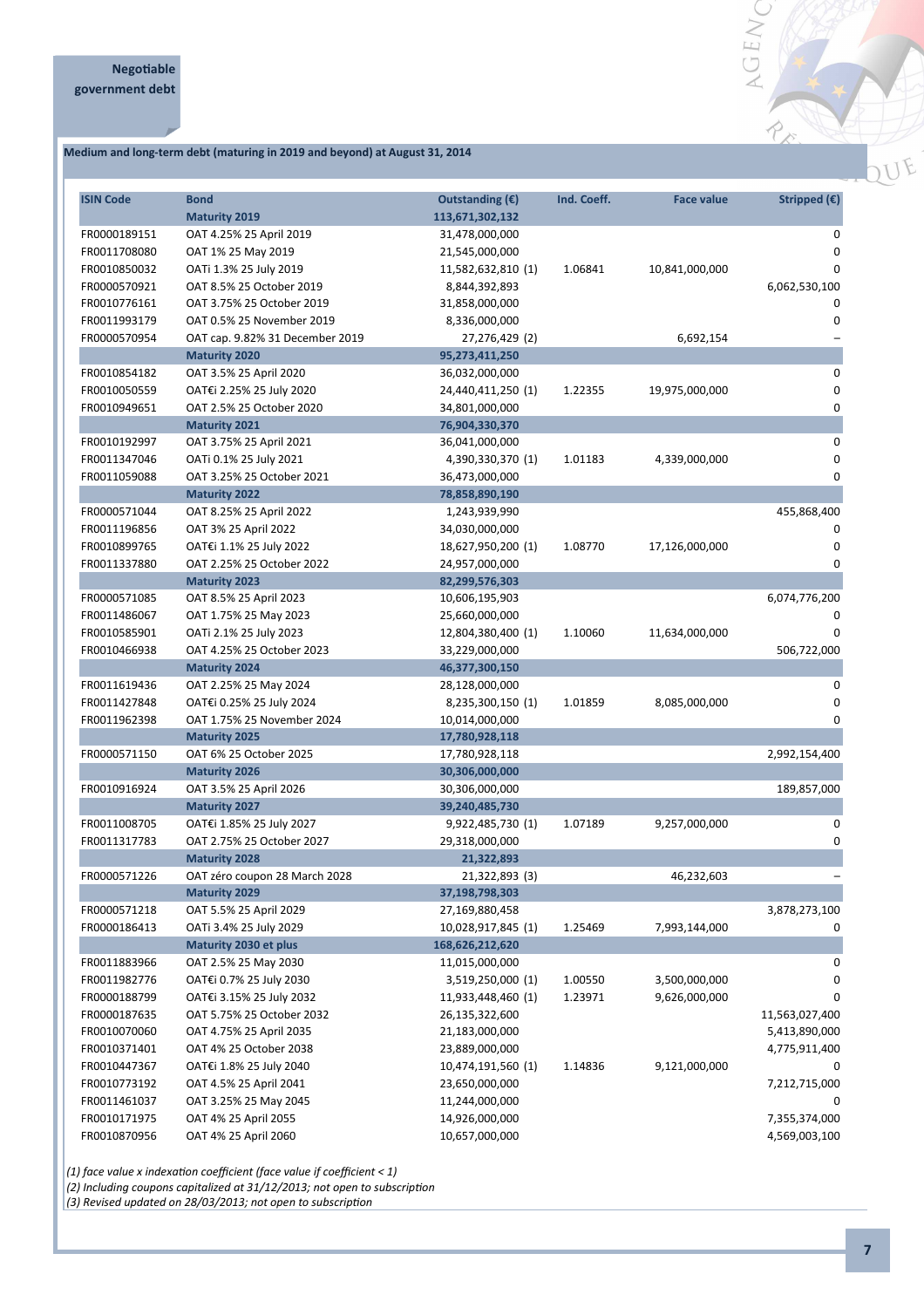#### **Most recent economic indicators**

| Industrial output, year-on-year         | $-1.4%$    | 07/2014   |
|-----------------------------------------|------------|-----------|
| Household consumption*,<br>year-on-year | 1.4%       | 08/2014   |
| Unemployment rate (ILO)                 | 10.2%      | 06/2014   |
| Consumer prices,<br>year-on-year        |            |           |
| all items                               | 0.4%       | 08/2014   |
| all items excluding tobacco             | 0.4%       | 08/2014   |
| Trade balance, fob-fob, sa (€bn)        | $-65.5$ bn | 07/2014   |
| $\blacksquare$<br>$\blacksquare$        | $-£5.6$ bn | 06/2014   |
| Current account balance, sa (€bn)       | $-£2.2$ bn | 07/2014   |
| п<br>$\blacksquare$                     | $-£7.2$ bn | 06/2014   |
| 10-year constant maturity rate (TEC10)  | 1.20%      | 31/8/2014 |
| 3-month interest rate (Euribor)         | 0.163%     | 31/8/2014 |
| EUR / USD                               | 1.3188     | 31/8/2014 |
| EUR / JPY                               | 137.11     | 31/8/2014 |
| * manufactured products                 |            |           |

**Monthly government budget position** 

*In € billion* 

|                                                    |      | end of July level                  |                                   |          |          |
|----------------------------------------------------|------|------------------------------------|-----------------------------------|----------|----------|
|                                                    | 2012 | 2013                               | 2012                              | 2013     | 2014     |
| General budget balance -88.16 -75.43 -63.76 -59.00 |      |                                    |                                   |          | $-63.40$ |
| revenue                                            |      | 286.01 301.24 162.26 176.45 170.11 |                                   |          |          |
| expenditure                                        |      | 374.17 376.67 226.02 235.45 233.51 |                                   |          |          |
| <b>Balance of special</b><br>Treasury accounts     | 1.01 |                                    | $0.56$ $-21.78$ $-21.82$ $-20.70$ |          |          |
| General budget outturn -87.15 -74.87 -85.54        |      |                                    |                                   | $-80.82$ | $-84.10$ |
| Source: Minefi                                     |      |                                    |                                   |          |          |

AGENC

REN

*Source: Insee, Minefi, Banque de France* 

**Public finances: deficit and debt** 



debt (right-hand scale) debt excluding impact of European guarantees debt (right-hand scale) debt including impact of European guarantees

*Source: France's 2014-2017 Stability Programme, Insee* 

#### **General government debt in 2013**